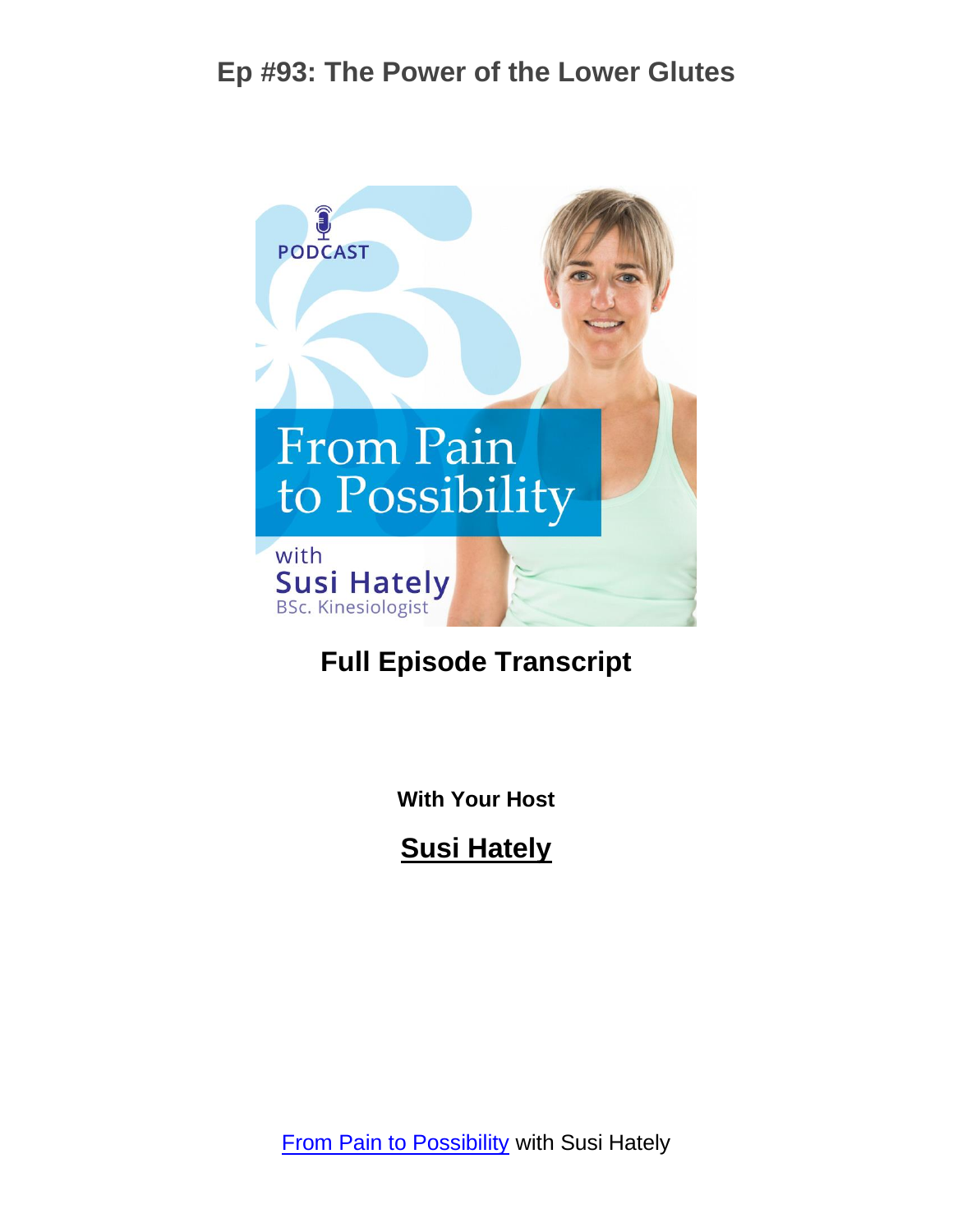**Male Announcer:** You're listening to *From Pain to Possibility* with Susi Hately. You will hear Susi's best ideas on how to reduce or even eradicate your pain and learn how to listen to your body when it whispers so you don't have to hear it scream. And now here's your host, Susi Hately.

Welcome back, I'm really excited to share this topic of the lower glute fibers with you because we've been running a one hour workshop, where more than 500 people have actually watched the workshop to this date. And we have just been getting really, really amazing feedback from people when they practice what's going on in their lower glute fibers and their rotators generally, and how that's changing their knees, their hips, their backs, their SIs, their posture.

And so many of my clients are over the age of 50, many of them are over 60. And it's demonstrating yet again, that when we give our systems the correct stimulus or a significant stimulus, so much can change. Even at an older age, right? So that's really the essence of this episode.

Now, as you're listening to this, if you find yourself thinking, "Ooh, yeah, I want to get more on this," then send us an email at [health@functionalsynergy.com](mailto:health@functionalsynergy.com) and we can offer you the recording of the workshop that we've run. Or if you want to join it live Kiya can let you know when the next sessions are going to be happening and you can get in on it.

So I'm going to give you some of the anatomical relationships here. I'll give you an exercise to explore so you can start to get a sense of it. And like I said, if you want to dig in deeper, then just send us off a note and we can get you set up with that. Also in the show notes on our website we'll have the direct link, where you can just go and purchase it. All right?

So the big piece around this, that about eight months ago I was reading some evidence and research around the lower glute fibers and how important they were for people with osteoarthritis in the knee or the hip, as well as for recovering from knee and hip surgery. And I've been doing a lot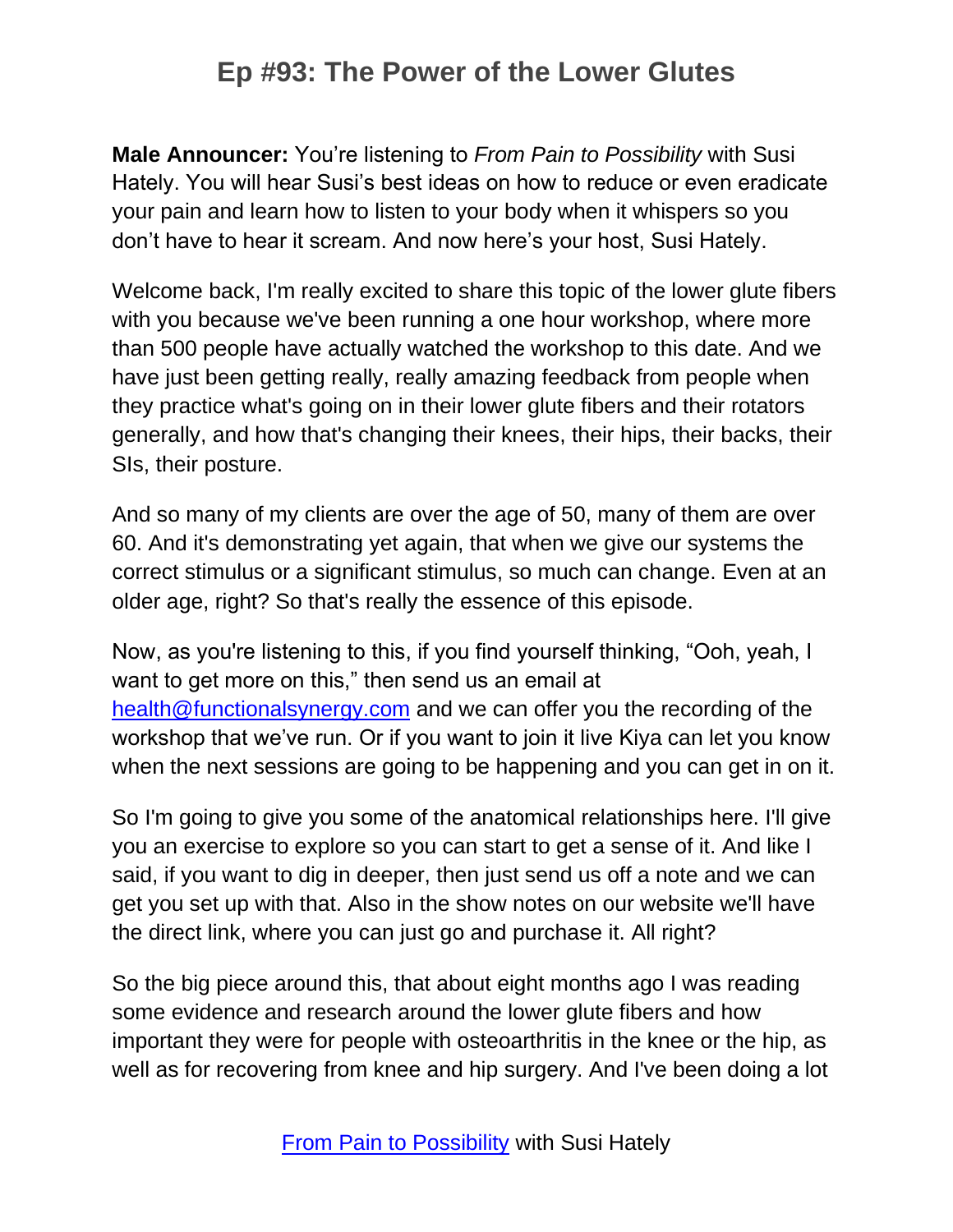of work over the past few years with clientele with osteoarthritis, as well as the surgery recovery.

So I started to play with it. Now what I have found in a lot of traditional rehabilitation is when they are asking people to do glute work, a lot of them are saying squeeze the glutes. Like just squeeze them like squeezing a sponge. Not all of them do this, but I find that that's what clientele come back to me with, "Oh, this is what I was taught." Whether they were taught it, whether it was just their interpretation, who knows.

But the idea is, is that the squeezing of the glutes wasn't quite it. So we started to really play around with how do we actually help this occur? So when we're looking at the glutes, the first thing that's really important is when we think about the glute maximus, which is what I'm really focusing on here, is we tend to think of the glute maximus as a powerful hip extensor.

So think about cross country skiing and bringing that leg back behind you, or just extending the leg back behind you, bringing it behind you. The glute maximus, that's what it is primarily known to do. And when you look closely at the glute maximus, all you need to do is Google this, and I show a great image of this in the workshop. When you look at the image of it, there's like three quarters of it contributes truly to that extension.

But then there are these lower fibers in the lower quarter and they attach directly into the femur. Whereas the upper ones, the upper fibers attach into the iliotibial band. So what's interesting is these lower fibers attach directly into the femur. So when they shorten, they draw that femur into rotation.

And there's some talk in the anatomy world about how those lower fibers that create rotation as well as the deeper rotators of the hip act much like the rotator cuff of the shoulder. Where up in the shoulder, that rotator cuff is helping to maintain the head of the humerus in most ranges of motion.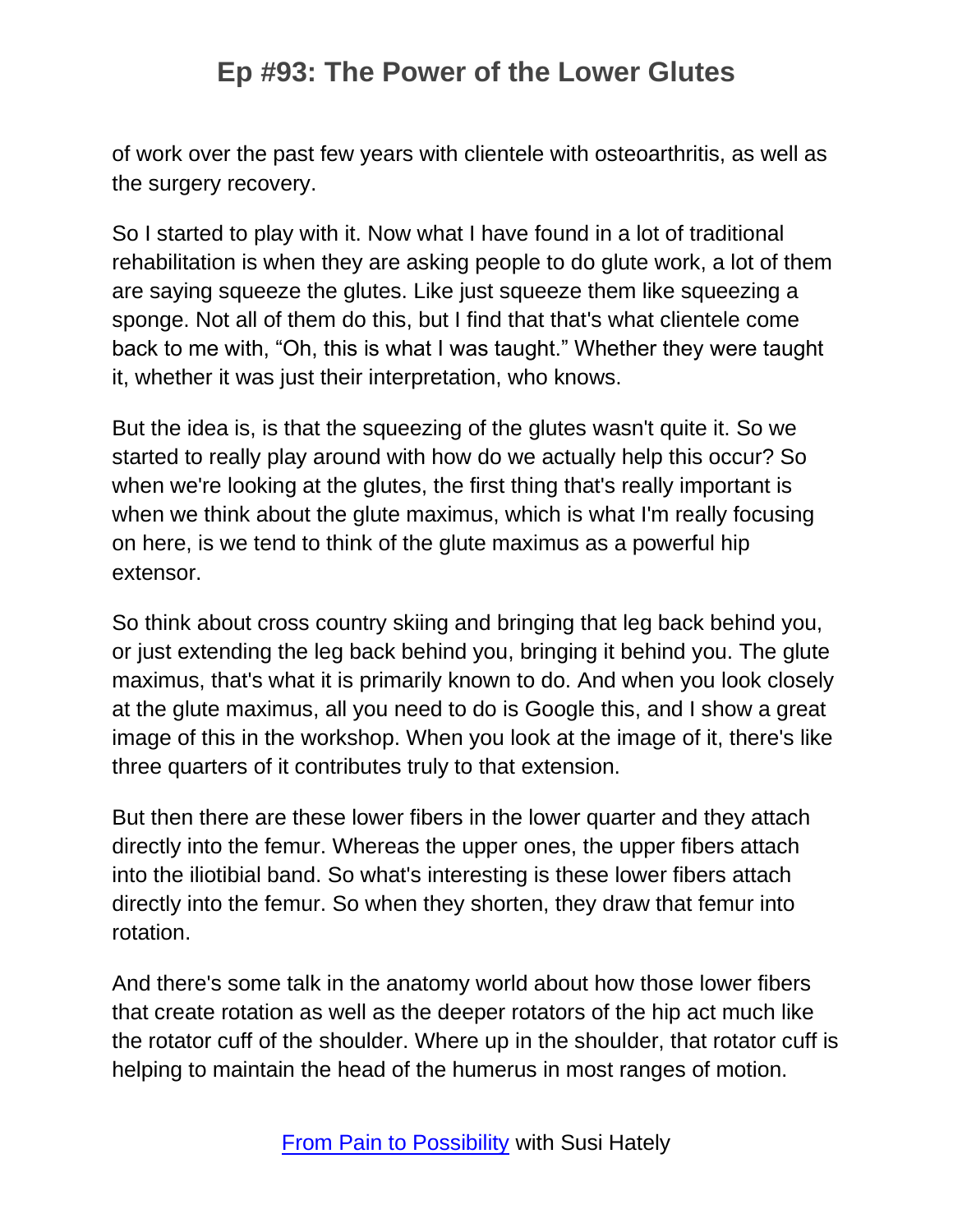There's a possibility that's what these lower fibers and the deeper rotators could be doing.

I'm just sharing what I've read from other anatomist whether that's true or not, I let them debate it. But it just becomes an interesting idea. Yes, granted the acetabulum, that hip socket is deeper than what we've got going up in the shoulder. It's just interesting. Because what we do know for sure, when you look biomechanically at our bodies, we have three planes of movement.

There's a plane of movement that's the sagittal plane. So if you think about extending your arm behind you or your leg behind you, or raising your arm up overhead, or bringing that knee to your belly, that's flexion and extension, that's sagittal plane.

If you think about frontal plane, that's when you bring your arms or your leg away from you, think about a snow angel, and then bring it back in abduction, adduction, that's frontal plane. And then there's the rotational or the transverse plane.

All of our movements are just one of those or a combination of all three. So biomechanically we have those ranges. And what's interesting is when you look at how we move, and a lot of our movement day to day does involve heavily the sagittal plane, that front back plane. That when we move, there's three primary things that need to happen.

Now I'm distilling this into the basic three. And people who are really keen on biomechanics might get on my case because there's a lot more than three, but I'm just distilling it into its simple categories. We need to have a primary mover. We need to have a primary driver which enables the movement forward. So we can think about that as the force that makes the movement occur.

Then we have an opposing muscle group, which needs to release. And so there's a primary driver, that's the fuel or the force. And then we have a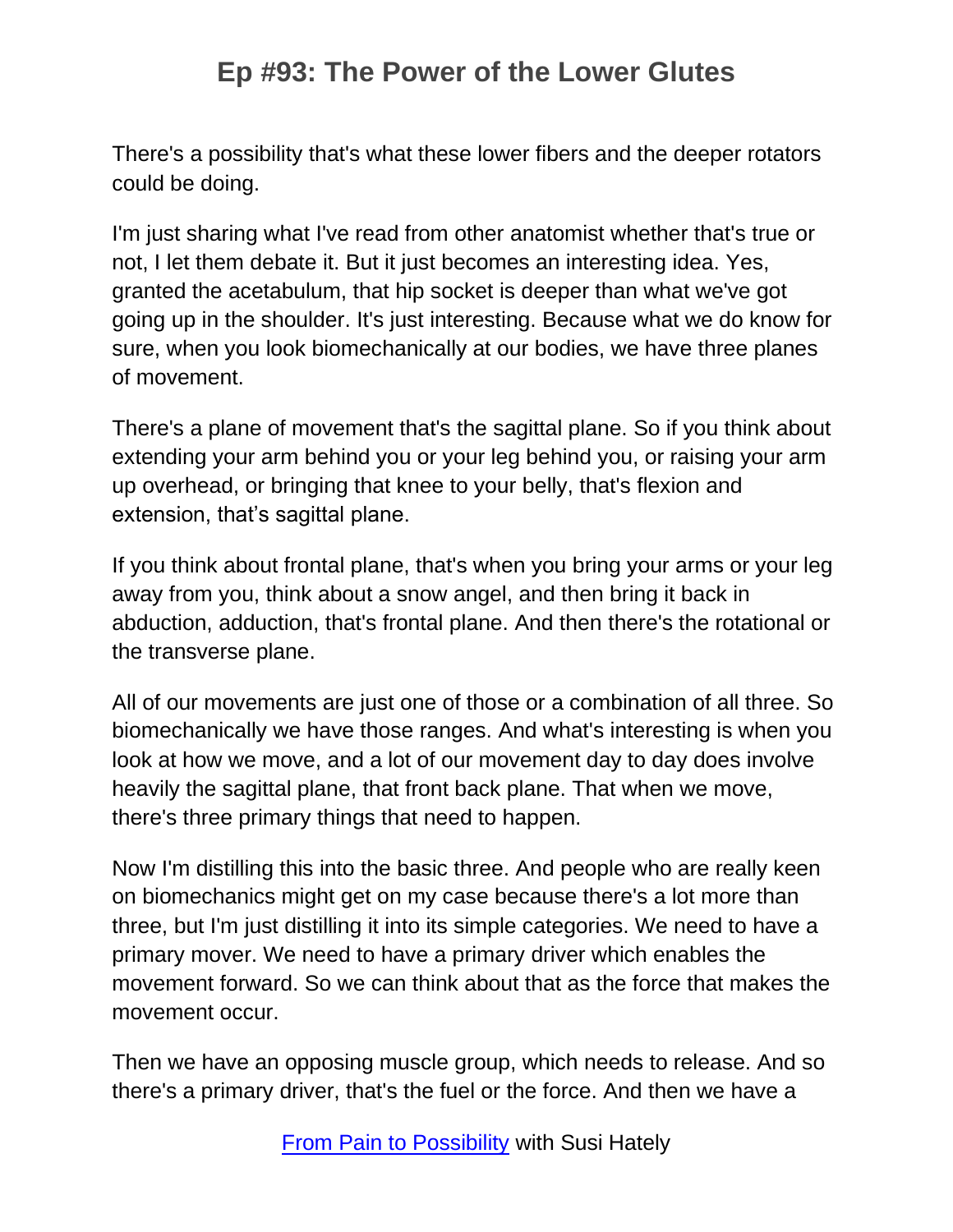muscle group that's the release, and those happen opposing. And then we have muscle groups that are supportive. And those supportive muscle groups are in the other two planes.

So when we're looking at sagittal plane movement of that leg bone in the hip socket, so forward and back, that is where that primary drive and then the releasing muscles occur. And then to help create support our transverse and our frontal plane muscles help maintain the femur head or the thigh bone head in the socket. You can also think about it as providing some force closure so that there's some stability through that joint so that movement forward and back can happen smoothly.

A lot of people don't tend to think about that transverse and frontal plane work as important. And yet, it's so vital for us to really develop, and grow, and express both the force that's needed to move the bone, but also the release of that opposing muscle group.

So when we're looking at the lower glute fibers and those deeper fibers of the rotators, they're providing that rotational element, right? That's why when I've been teaching this inside the workshop setting, so many people have felt like, holy smokes, I'm so much more stable now. I feel lighter, I feel solid in my pelvis. I feel like I'm in my legs. I'm solid on my feet. They're surprised that their shoulders feel good, or their jaw relaxes, or their neck settles.

And a big reason for that is because now there's more dynamic stability going on through that pelvis. And when you look at the pelvis connection to the legs, the pelvis connection to the spine or the ribcage, that's a really important bridge between the energy or the force moved from the upper body to the lower body, lower body to the upper body. As well as how energy and force moves left to right and right to left.

So it's a really huge, important, significant area of our body that these, apparently what I'm really seeing clearly, clinically, is that these lower fibers have a big play. We often look at the pelvic floor has been super important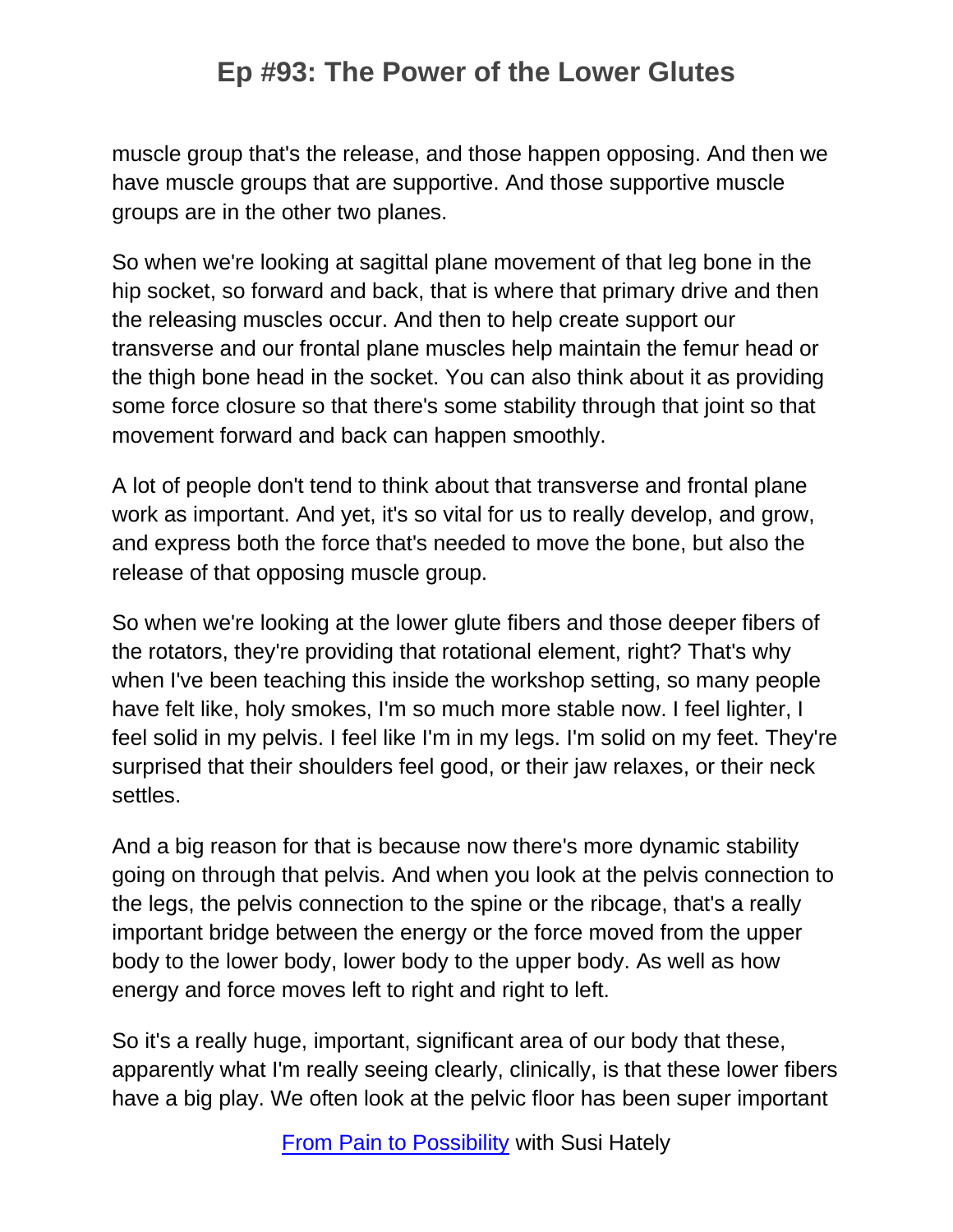to pelvic stability, and it is. And as I'm noodling on it and trying to express it, these lower rotator fibers, it's not that they create a floor to the torso, that really is the realm of the pelvic floor.

But they do provide some kind of support between that leg bone and the pelvis. So there's kind of a floor, and again, some of the anatomists who follow me, they'll be like, "No, no, no, Susi, it's not quite like that." Which is fine. But it's like there is something lower that is providing like a shelf, or a patio, or like a hammock of sorts where the pelvic floor connects between the pelvic bones, these lower fibers are connecting the leg bone to the pelvis.

So it's taking more of a global stabilizing role to the overall relationship between the pelvis, the leg, and the torso. So it's helping bridge between that pelvis and the leg in a really, really profound way.

And what I mean by that as profound is the profundity is in the nuance, because the movement is not big, it's actually quite subtle and quite small. And there is a tuning into your body that you need to do. It's nothing huge. So you've got to quiet down enough to really be aware, which I think adds to it because it helps refine your focus that much more.

Which I believe when someone can refine their focus, they help to grow their curiosity, it helps grow their exploratory nature of themselves. Which we know from the mindfulness research is paramount to helping down regulate. If we're coming at an exercise from this is the right way and this is the authoritative way to do something, we're actually more in a sympathetic drive. We know that from the mindfulness research.

Whereas when we can come at it from this, "This is really curious. Let's see what's going to go on here. Look at that, my leg bone is doing this. And then my rear pelvic floor is starting to contract. Hmm, interesting, I'm holding my breath. I wonder if I relax my breath a little bit. Interesting, now I can feel more of my foot." You see how that's different? Like there's just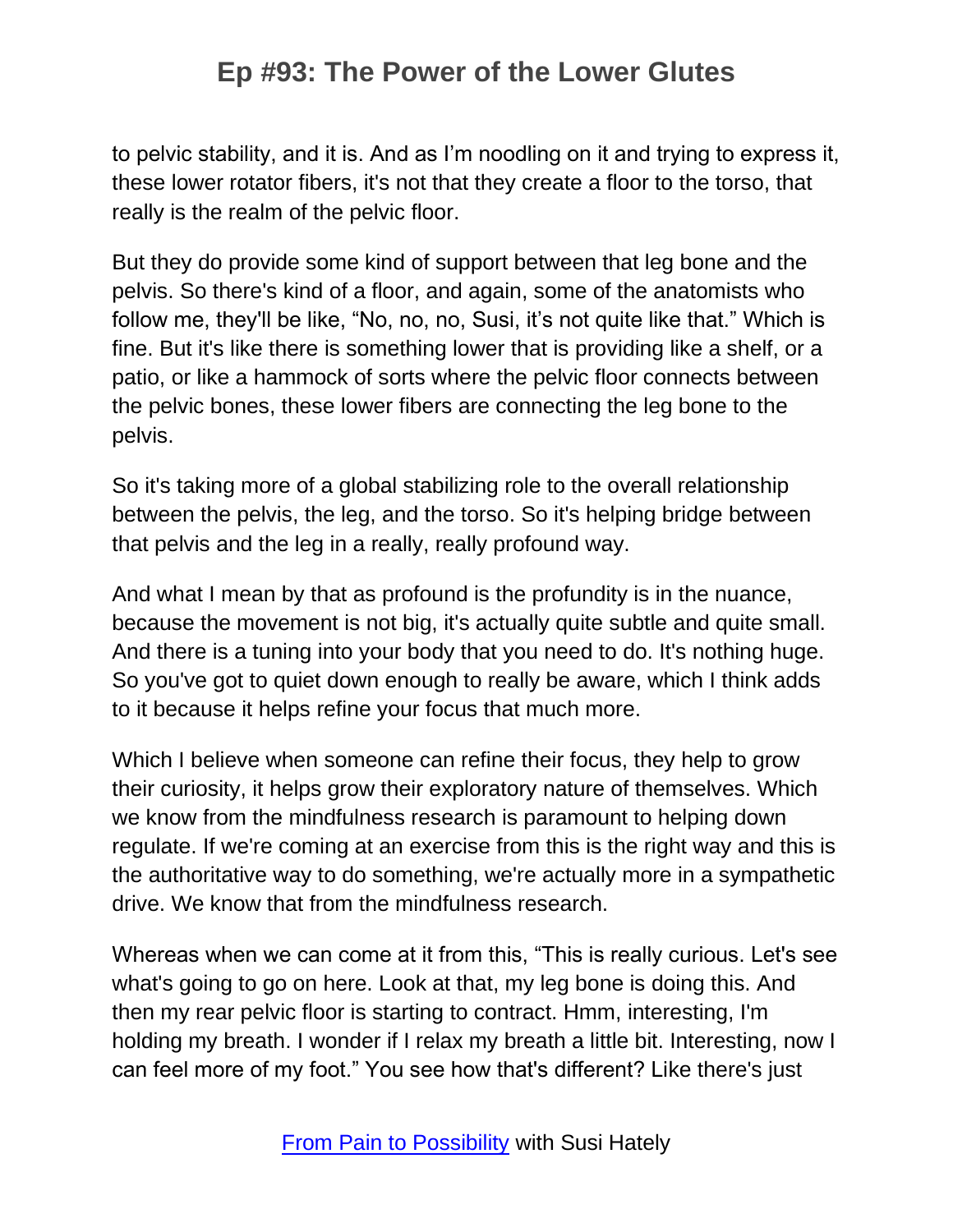this different sort of like, "Huh, what's going on here? Curious." Just a curious nature of what's happening.

And what we have found is that there's more of a parasympathetic response, there's a rest and digest response, there's a curiosity, a clarity of what's going on. And when there's clarity, clarity is power because we're more certain and clear about what actually needs to shift.

So as I take you through an exercise that you can explore, see if you can be in that state, that curious exploratory state. And if you find yourself weaving over to the, "This is the way to do it. This is the authoritative way," just notice that you're doing that. I mean, we all do it at times, I think. And so we just kind of get to notice ourselves in that state. And then can you be curious about being in that state and be curious about why you're there?

And, again, not be like getting down on yourself, per se. But can you just maintain that curiosity and explore being curious again? And just notice, again, what happens. Like notice with your breath. Notice what happens in your head. Notice what happens in your brain. Notice what happens in your guts. Notice what happens through your system and the results that you get. Because, ultimately, what the results are in your system are the ones that are the most important.

So to do the exercise that I want to share with you, you're going to need to place your hand on your hip and around the bottom of your bum, if I can call it that. So if this feels a little bit odd to do, then maybe take your hand to the top of your pelvis or to the side of your pelvis.

And you can also place, like if you have a pen, or a pencil, or a like a spinal strip, or a foam noodle, or a block even. Either you can't reach the bottom of your bum or you don't feel comfortable touching the bottom of your bum, then you can always utilize a prop to kind of place in that area.

The idea of putting touch there, if you're comfortable with doing that, is to bring awareness for your brain to focus in on. And again, sometimes we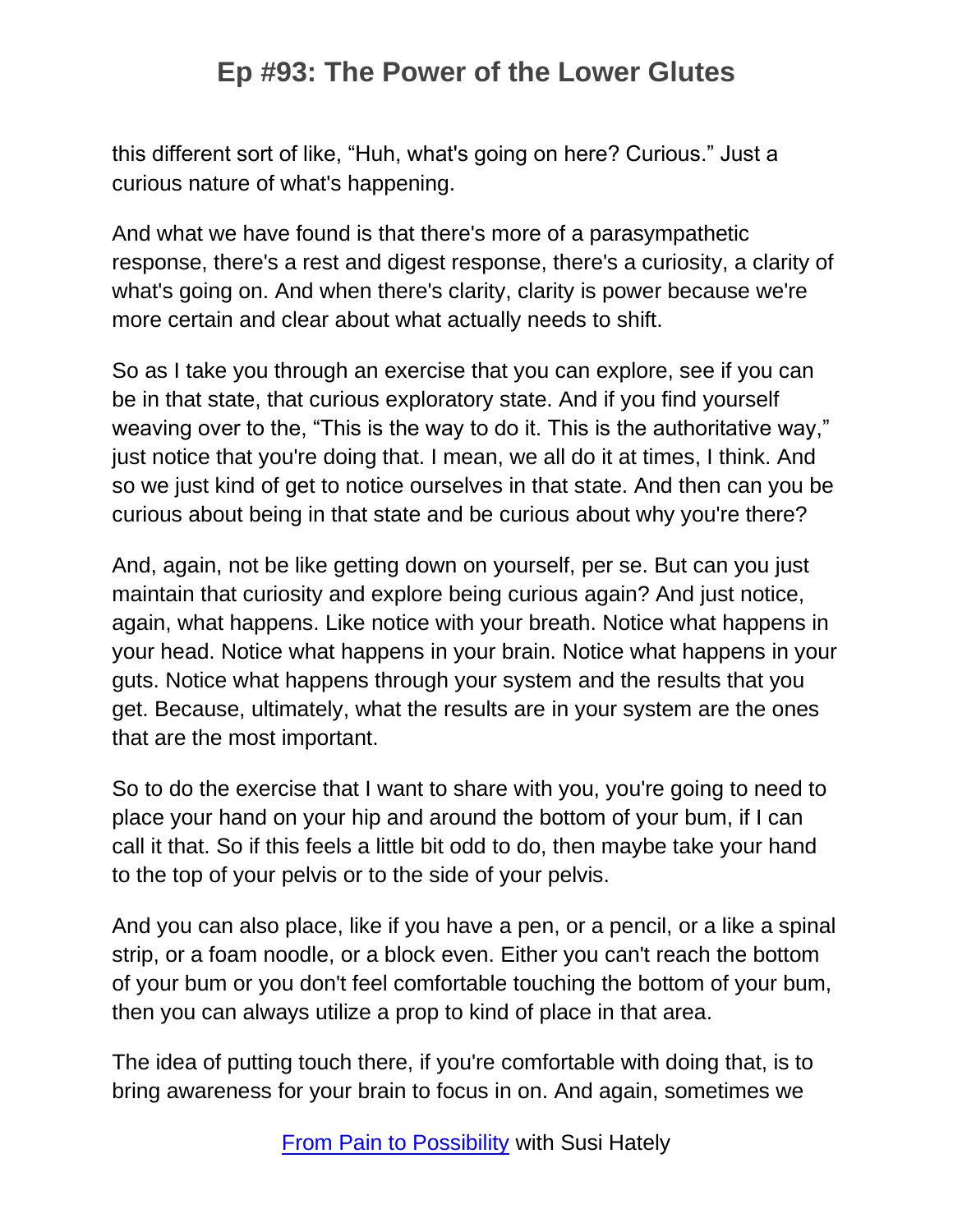can't quite reach it. I know for me when I'm in standing, I can get there, I don't get my whole hand there. But if you can get a piece of it that you can cup with your fingers, or again, just touch with a foam noodle or a yoga block that might be helpful.

Okay, so what I want you to also play around with is either get onto a step, or onto a yoga block that's not foam in the sense of soft foam. So I've got a whole set of blocks, and I know a bunch of my other Canadian colleagues have blocks that are a bit smushy. I'm thinking more about the yoga bricks, that might be a better term for it. Stand up on a brick, whether it's a cork brick, or firm foam brick, or a cork where there's not a gush to it, or stand on a step. And then let one leg dangle.

And then just rotate your leg bone in your hip socket. And what I want you to pay attention to is as you rotate it, does the leg move wide, or forward, or back? Do you bend your knee? Are you guiding the movement from your foot, or is your foot moving simply because the leg and the hip socket is moving?

Because your foot, in this exercise, is the bottom of the kinetic chain. So when you're moving that leg in the hip, the foot follows it. So try not to drive the movement from your ankle, or from your toes, or from your foot. See if you can keep your foot as quiet as possible and then just guide the movement from the leg and the hip socket.

And what you're going for here is can you feel the lower bum engage? It's not an adduction, your inner thighs aren't involved. Your hamstrings are not involved, so the back of the leg is not involved. Your quads are not involved. It's just the lower curvature of your bum, the bottom part of your bum. And work with rotating it and then unrotating it, rotating it and unrotating it. And then switch sides and do the same thing.

And another thing to tune into is watch if you're wanting to grip with your belly, your ribcage, your jaw, your breathing. And relax all that because the only thing that's actually necessary to get into the movement here is the leg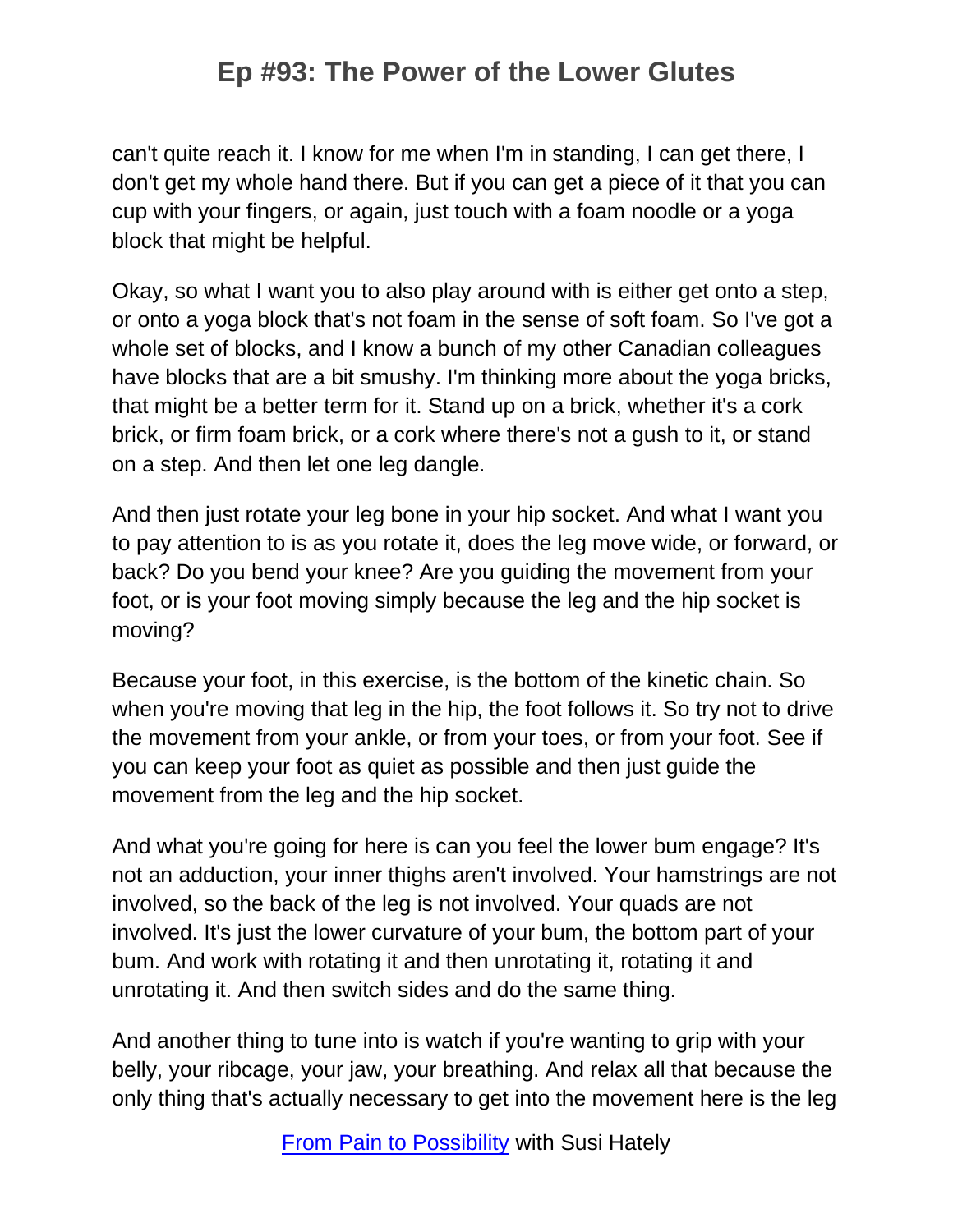bone and the hip socket. And the response, the muscle that is getting involved are those lower glute fibers, those deeper rotators, those are the only muscle groups that are involved.

Now sometimes people will say, "Okay, well I'm going to just squeeze those muscles." And I want to encourage you to consider it in another way, where it's not that you need to squeeze them, like in your brain go "Okay, I'm going to engage this muscle group." I want you to think about the segment that's moving.

So you're moving that leg bone in the socket. So think about the desired movement, which is the leg bone is rotating in the socket. And when you think of it that way, now you're starting to generate the movement, you should feel your lower fibers respond to that. And if they don't, that's okay, keep playing with it. Keep playing with it. Try not to use your brain to make the muscle contract.

Think about utilizing like the actual movement is the leg rotating in the socket. And as you play with that, you'll start to train your neuromuscular system to be responsive, as opposed to you clenching something to make it happen. After each time doing this, just stand on the step with both feet and notice what it is that you feel.

It's not uncommon, initially, for people to have a couple of different experiences or a few different experiences. The first one being, I have no idea how to move my leg. Without clenching my butt, I have no idea how to move my leg. And then the other is, as they start to get it and they start to stand, they're like "Huh, well, this feels different. I feel like I'm on my feet, I feel like I'm more on my legs. My knees don't feel as sore."

A third option is they might also notice where they want to compensate and kind of bring in other parts of the body to make it happen because they don't quite have that neuromuscular pattern. So they might, like I said, clench their jaw, hold their eyes, hold their armpits and their arms quite tight to themselves, or clench with their toes. Or they might go into a pelvic